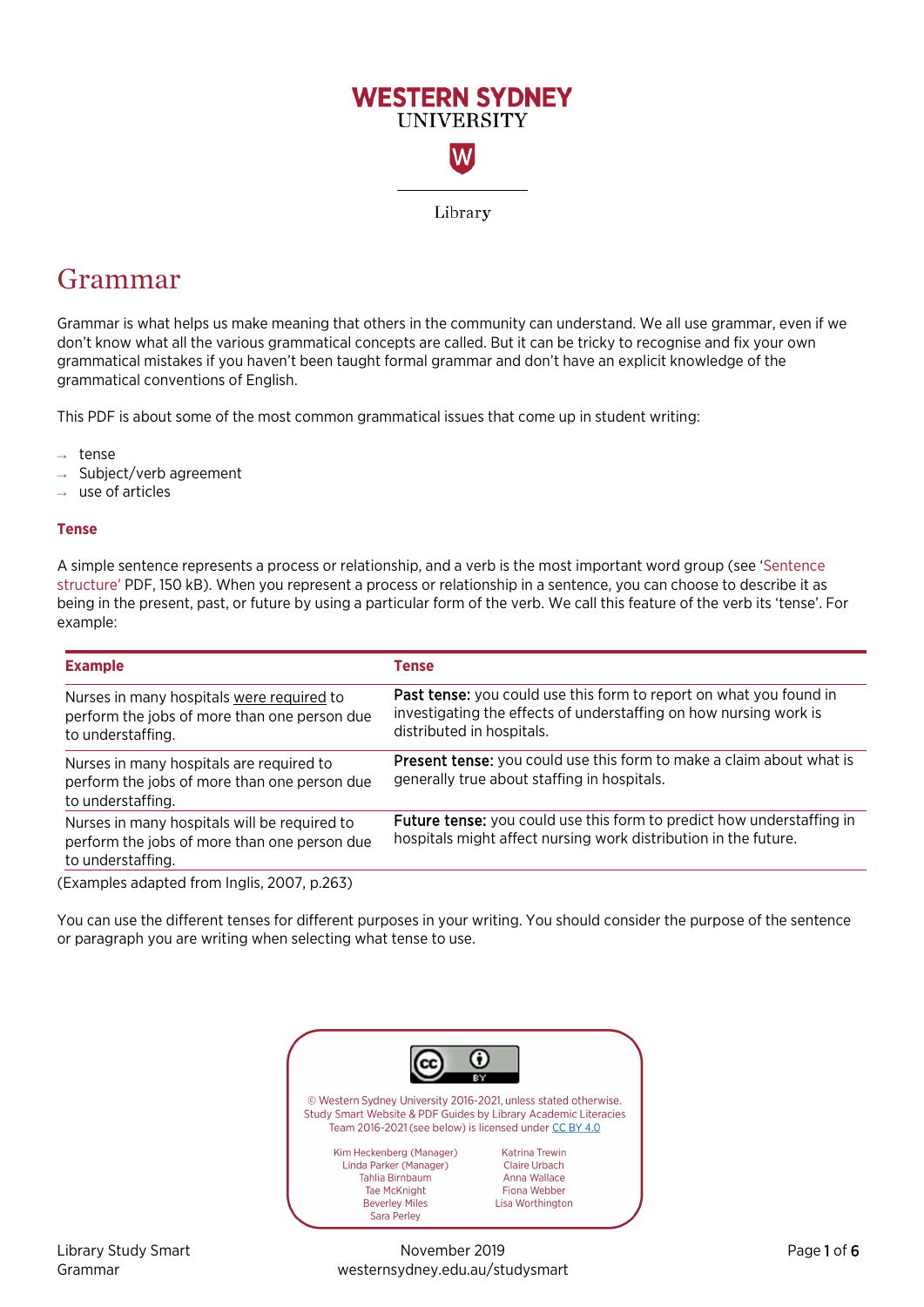Here are some general guidelines about using tense:

## Past tense

- $\rightarrow$  Use past tense when reporting on a procedure you carried out (e.g. the Method section of a research report or in reflective writing), the results of your research (e.g. the Results section), or when explaining/describing a historical event, e.g.
	- $\rightarrow$  Method: 'A dilution series was performed...'
	- $\rightarrow$  Results: 'It was found that 46% of children in the school catchment area spoke a language other than English at home.'
	- $\rightarrow$  Historical event: 'News reports from East Timor initially **brought** "the audience into the story" (Sheridan Burns, 2002: 53) by giving graphic accounts of the killing of the five Australian journalists who, in 1975, were reporting on the political unrest in the tiny Indonesian province.'
- $\rightarrow$  If you are reviewing old literature and want to explicitly comment on the validity of the writer's claim, it may be appropriate to use past tense for the reporting verb (said, argued, claimed), etc., and then switch to present tense to evaluate it. For example:
	- → 'A study carried out between 1979 and 1983 (Sydney Water) identified sewage effluent as a major source of pollution that affects the water quality in the Hawkesbury Nepean River, a river that supplies up to 65% of Sydney's drinking water... Although sewage treatment has improved significantly, sewage effluent is an ongoing concern with pollution that enters waterways.' (Adapted from HALL, n.d. Engineering Critical Writing, p. 138)

## Present tense

- $\rightarrow$  Use present tense in essays and other text types when discussing theory and general principles (e.g. 'These occupational health hazards include the risk of back injuries, stress, and the dangers of radiation and infection.') or when previewing the content of your essay or report (e.g. 'This paper argues that violence against nurses is a serious problem for hospitals and thus a serious occupational hazard.').
- $\rightarrow$  When reporting on what the literature says, it's generally appropriate to use present tense, e.g.
	- → 'Cone (2001) argues that the challenge for educators in a complex, global society is to provide active learning environments that build the relevant skills of independent learning, problem solving, communication and team work.'

## Future tense

- $\rightarrow$  Use future tense sometimes in the introduction when previewing the content of an essay or report, e.g.
	- → 'The work of two prominent adult educators, Malcolm Knowles and Paulo Freire, will be explored to develop this understanding.'
- $\rightarrow$  Use future tense sometimes in the introduction to present the background to a problem where it involves predictions of an increasing trend, e.g.
	- $\rightarrow$  'There has been a massive increase in the use of personal mobile phones over the past five years and this will most likely continue. According to Black (2002) by 2008 almost 100% of working people in Australia will carry personal mobile phones.'

(Example adapted from RMIT Learning Skills Unit, n.d., p.1)

#### In general

 $\rightarrow$  Be consistent. If you use present tense in one sentence, you should probably use present tense in the rest of the paragraph. You need to have a good reason to change tense.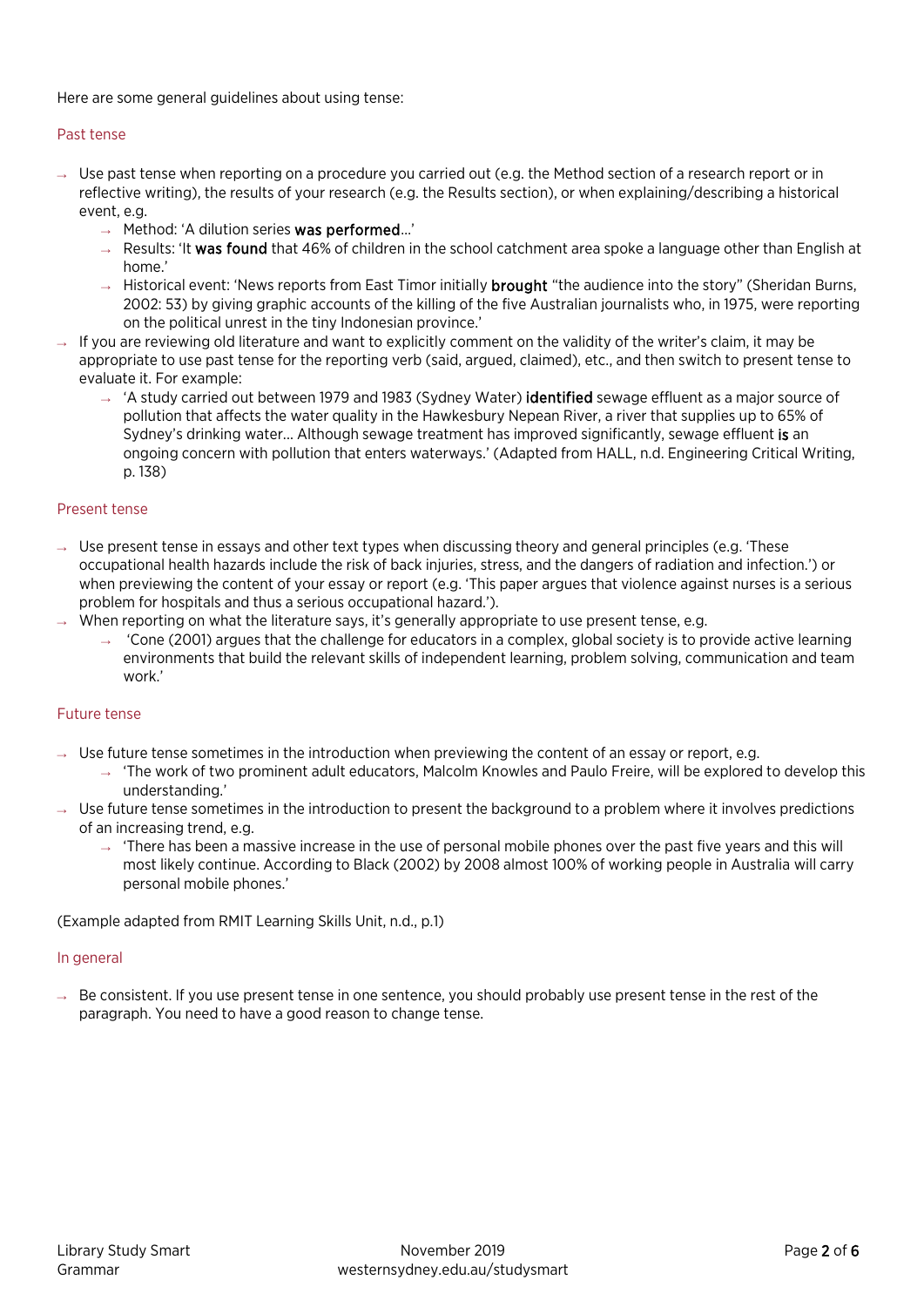#### **Subject-verb agreement**

As well as having tense, verbs also relate to the other words in the sentence, especially the Subject. The Subject and verb are in a very close relationship, and in English we see this in the way the verb form changes depending on certain characteristics of the subject.

| <b>Person</b> | <b>Singular</b> | <b>Plural</b> |
|---------------|-----------------|---------------|
| 1st person    | l sav           | we say        |
| 2nd person    | you say         | you say       |
| 3rd person    | he/she/it says  | they say      |

You can see that there are two forms of these verbs in the present tense: say and says. Most of the time, the form is 'say'. But when the Subject is the 3rd person (not me or you, but something else) and singular, the form 'says' or 'has' is used.

This pattern works for almost every other verb as well. Here is another example:

| <b>Person</b> | <b>Singular</b> | <b>Plural</b> |
|---------------|-----------------|---------------|
| 1st person    | I have          | we have       |
| 2nd person    | you have        | you(se) have  |
| 3rd person    | he/she/it has   | they have     |

In most types of academic writing, you'll mainly only need the third person forms anyway, because it's usually best to avoid using first and second person (I and you). Third person covers most of the Subjects you will use in academic writing, e.g. singular 'Smith says', 'the article says', and plural 'researchers have found'.

A major exception is the irregular verb 'to be', which is used frequently in academic writing, so it's worth writing out the paradigm for that one.

| <b>Person</b> | <b>Singular</b> | <b>Plural</b> |
|---------------|-----------------|---------------|
| 1st person    | I am            | we are        |
| 2nd person    | you are         | you(se) are   |
| 3rd person    | he/she/it is    | they are      |

The pattern is almost the same as the one above (same form 'are' for everything except third person singular 'is'), but there is also a different form for 1st person singular, 'am'.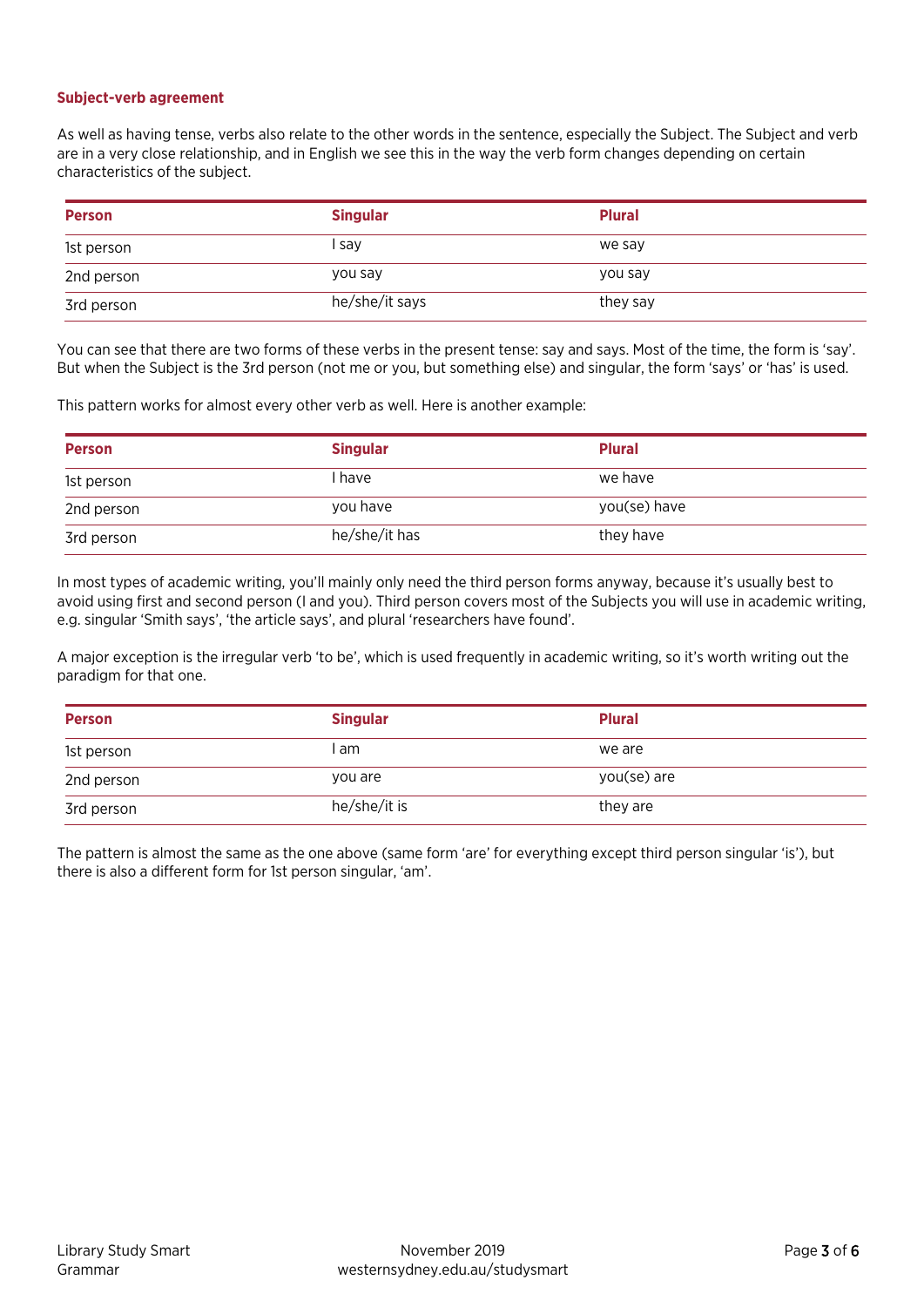For past and future tense, the forms are all the same.

| Past Tense    |                 |               |  |
|---------------|-----------------|---------------|--|
| <b>Person</b> | <b>Singular</b> | <b>Plural</b> |  |
| 1st person    | l said          | we said       |  |
| 2nd person    | you said        | you(se) said  |  |
| 3rd person    | he/she/it said  | they said     |  |

Future tense

| <b>Person</b> | <b>Singular</b>    | <b>Plural</b>    |
|---------------|--------------------|------------------|
| 1st person    | I will say         | we will say      |
| 2nd person    | you will say       | you(se) will say |
| 3rd person    | he/she/it will say | they will say    |

That doesn't seem too hard, right? But the tricky part is making sure the Subject and verb 'agree'. That means getting the right verb form for the Subject of the clause. Sometimes it's hard to work out what the Subject is, and whether it's singular or plural. This is especially the case when you have long noun groups, which are quite common in academic writing. Here are some examples:

> *Fox's argument seems valid.* Subject: Fox's argument (singular)

*Fox's arguments seem valid.* Subject: Fox's arguments (plural)

*Nurses in many hospitals are required to perform the jobs of more than one person due to understaffing.* Subject: Nurses (plural); 'in many hospitals' is a description of 'nurses'.

*Nurses in the emergency department are required to perform the jobs of more than one person due to understaffing.* Subject: Nurses (plural); 'in the emergency department' is a description of 'nurses'.

(Examples adapted from Inglis, 2007, p.263)

In the last example, even though the word immediately before the verb is singular ('department'), that word is not the Subject so it doesn't affect the verb form.

It can help to ask the question: 'who or what are required to perform the jobs of more than one person?' You should get the answer 'nurses' rather than 'departments' here. That tells you that 'nurses' is the subject of the verb.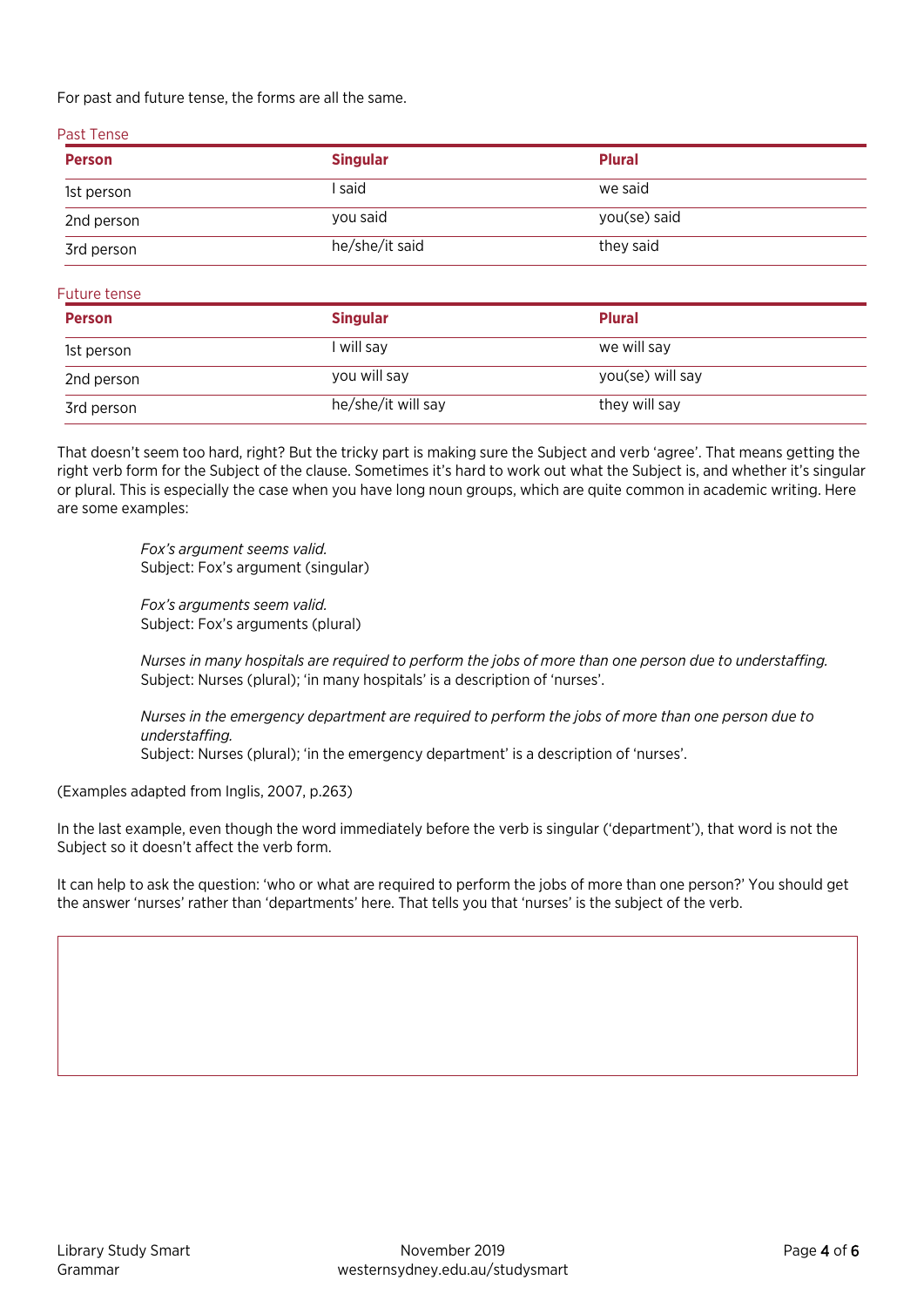# **Articles**

If you're a native speaker of English, you probably haven't ever thought much about the little words like 'a', 'an', and 'the' that we call 'articles'. If you've learnt English as a second or other language, you've probably struggled with them!

Whether you're a native speaker of English or a speaker of another language, there are things you can learn about articles to improve your academic writing.

## The basics

[Articles](http://www.grammarly.com/handbook/grammar/articles/) are little words that go before nouns in English and some other languages. They help with cohesion, because they show whether or not the speaker is introducing something new or referring to a specific item that they have already mentioned.

Nouns have lots of different features, but the ones that are important for choosing the right article are: countability and definiteness.

## Countable vs. uncountable

Countability refers to whether the noun is something that can be counted by numbers, e.g. one person/7 billion people, one mouse/three mice, one bottle/99 bottles; one idea/7 ideas; one day/365 days. You can use the articles 'a/an', 'the', and the counters 'some', 'many', and 'a few' with these words. You MUST use an article (or the word 'one') with a singular countable noun. Choose the right one depending on whether or not the noun is definite (see below).

Words like 'water', 'sugar', 'sunshine', 'poverty', and 'wisdom' are uncountable. You can't use numbers to count these: 'three waters' (unless 'a water' stands for 'a bottle of water' e.g. at a shop), 'five sunshines', '25 poverties'. Normally, these words are not used in plural form. You can use the article 'the', and the counters 'some', 'any', and 'much' with these words. You don't have to use an article with an uncountable noun. Check whether or not the noun is definite (see below) in order to decide whether it needs an article.

If you're not sure whether a word is countable or not, check it in a dictionary, e.g. th[e Oxford Learner's Dictionaries.](http://www.oxfordlearnersdictionaries.com/) The dictionary will show you all the meanings of that word and whether each one is treated as countable or not.

## Definite vs. indefinite

Definiteness refers to whether or not the writer is referring to a specific instance of that noun that both the writer and reader already know about. This relies on the context of the writing and what has already been introduced. If the specific instance is known to both writer and reader, then it is definite. If the specific instance hasn't been introduced yet and the writer is mentioning it for the first time, then it's indefinite. Here are some examples:

> 'According to a 2015 study...' – 'study' is countable, so it has to have an article. It is indefinite, because the writer is introducing it for the first time.

The next time the writer mentions the same study, they will say:

'The study found that...' because the writer and reader both know which study is being referred to.

'Research has found...' - 'research' is uncountable, so it doesn't need an article. The amount of research is unspecified here, and the research hasn't been mentioned before so it is indefinite and doesn't need an article at all.

The next time the writer mentions the same research, they will say:

'The research showed…' - 'research' is uncountable, so it doesn't need an article. But the writer has already introduced it so they use the definite article 'the'.

'Much research has been conducted recently to investigate...' – 'research' is uncountable, so it doesn't have to have an article. If you want to indicate the extent of the research, use the counter 'much' because that can be used with uncountable nouns.